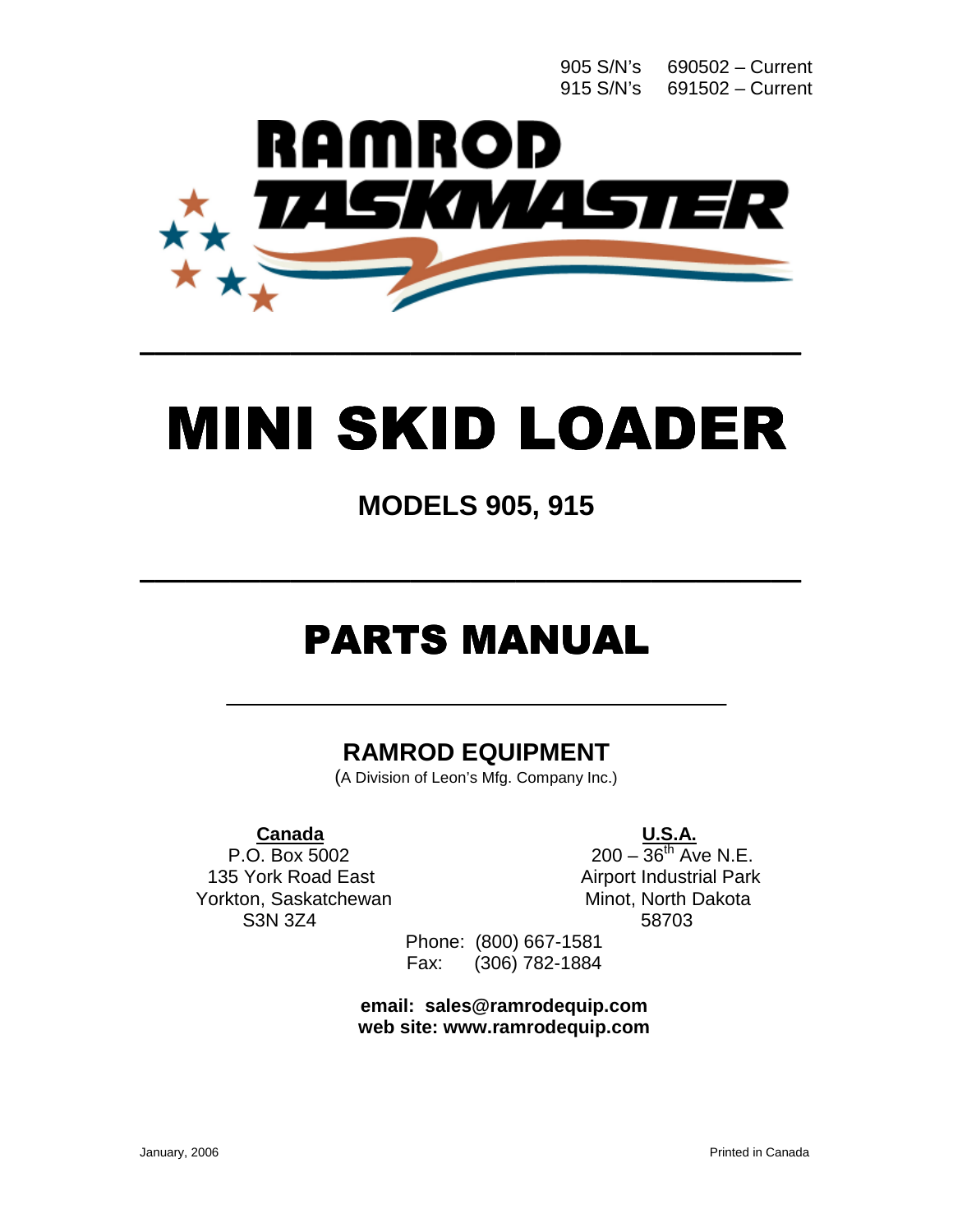#### **USING THE PARTS LIST**

#### **ITEM**

The item number is the identifying number from the illustration.

#### **PART NUMBER**

 The part numbers that appear in the part number column are 7 digit numbers by which the components may be identified and ordered from us.

#### **DESCRIPTION**

This column contains the name and description of the part.

#### **QUANTITY**

This column shows the quantity of each mini-skid component used.

#### **ORDERING PARTS**

When ordering parts from us, be sure to state:

- 1. Part Number
- 2. Full Description
- 3. Quantity Required
- 4. Mini-Skid Model and Serial Number
- **NOTE**: The references to right and left used throughout this manual refer to the position when operating the machine, facing forward.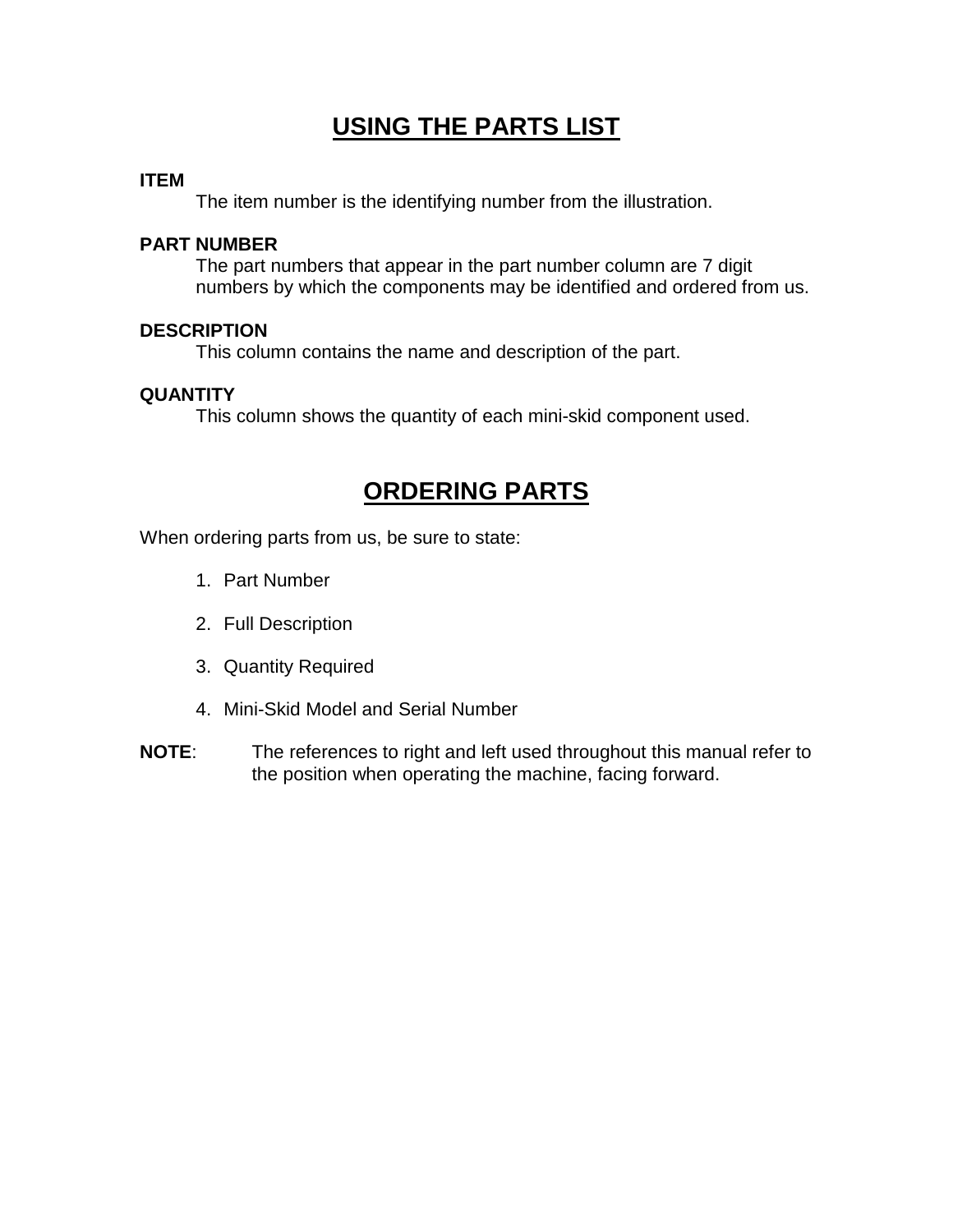#### RAMROD TASKMASTER 800-950-1150 PARTS BOOK INDEX

| <b>TITLE</b>                             | <b>PAGE</b>    |
|------------------------------------------|----------------|
| <b>DECAL PARTS LIST</b>                  | 1              |
| <b>BODY ASSEMBLY</b>                     | $\overline{2}$ |
| <b>BODY PARTS LIST</b>                   | 3              |
| LIFT AND LEVELLING ARM ASSEMBLY          | 4              |
| LIFT AND LEVELLING ARM PARTS LIST        | 5              |
| <b>WHEEL ASSEMBLY</b>                    | 6              |
| <b>WHEEL PARTS LIST</b>                  | $\overline{7}$ |
| <b>TRACK ASSEMBLY</b>                    | 8              |
| <b>TRACK PARTS LIST</b>                  | 9              |
| <b>HYDRAULIC CIRCUIT</b>                 | 10             |
| <b>HYDRAULIC ASSEMBLY</b>                | 11             |
| <b>HYDRAULIC PARTS LIST</b>              | 12             |
| LIFT AND TILT CYLINDER BREAKDOWN         | 13             |
| LIFT AND TILT CYLINDER PARTS LIST        | 14             |
| KAWASAKI AIR COOLED ENGINE ASSEMBLY      | 15             |
| KAWASAKI AIR COOLED ENGINE PARTS LIST    | 16             |
| KAWASAKI LIQUID COOLED ENGINE ASSEMBLY   | 17             |
| KAWASAKI LIQUID COOLED ENGINE PARTS LIST | 18             |
| <b>HYDRAULIC OIL COOLER ASSEMBLY</b>     | 19             |
| HYDRAULIC OIL COOLER PARTS LIST          | 20             |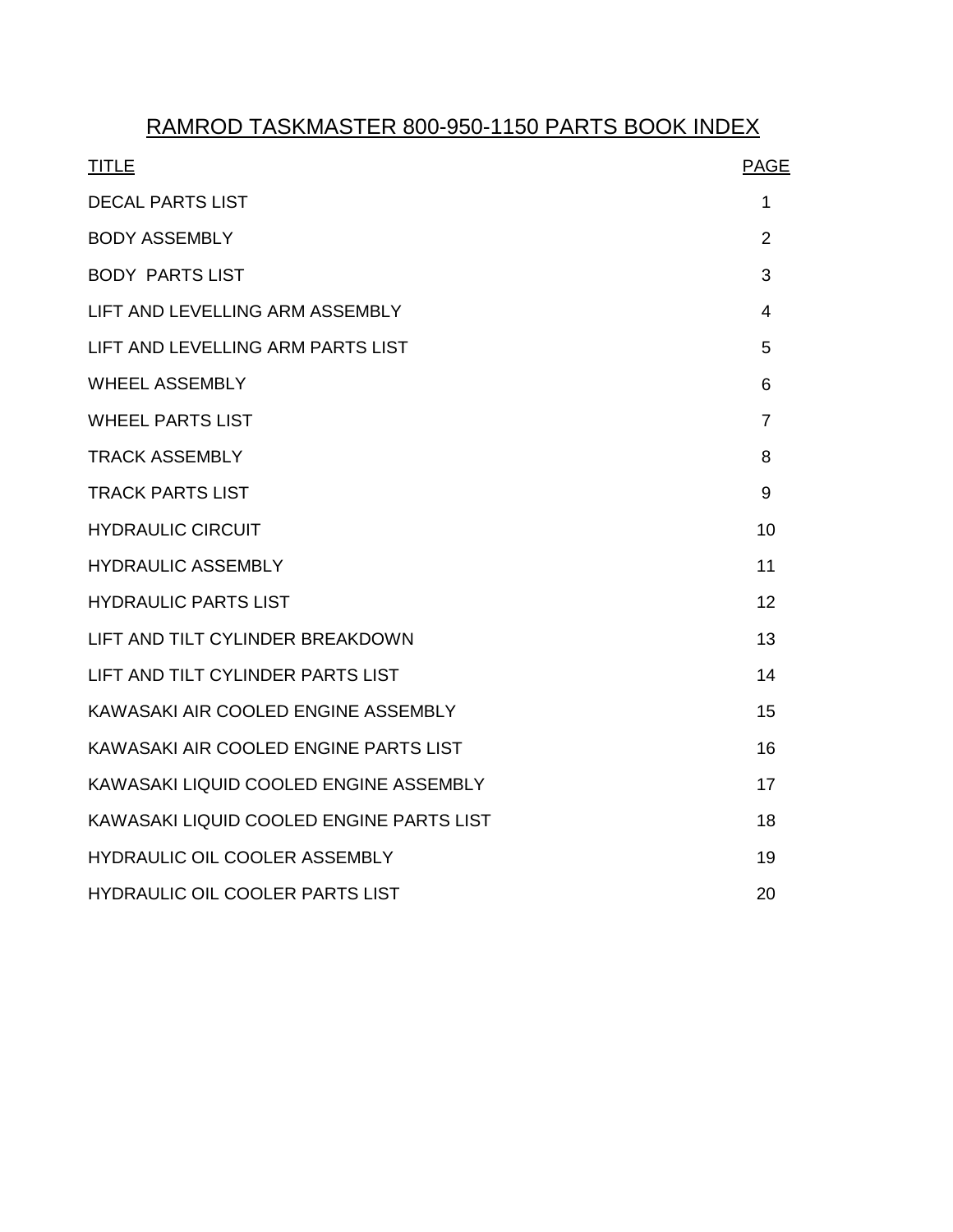# **DECAL PARTS LIST**

| P/N | <b>DESCRIPTION</b>                   | <b>QUANTITY</b> |
|-----|--------------------------------------|-----------------|
|     | 1179163 DECAL HYD. FLUID             |                 |
|     | 1179162 DECAL GASOLINE               | $\mathcal{P}$   |
|     | 1179150 DECAL OPERATING INSTRUCTIONS |                 |
|     | 1179149 DECAL SAFETY FIRST           |                 |
|     | 1178042 DECAL TASKMASTER NO STARS    | 2               |
|     | 1178041 DECAL TASKMASTER WITH STARS  | 2               |
|     | 1178044 DECAL PLAIN RAMHEAD LARGE    | 2               |
|     | 1178043 DECAL PLAIN RAMHEAD SMALL    |                 |
|     | 1178065 DECAL 905                    | $\mathcal{P}$   |
|     | 1178066 DECAL 915                    | $\mathcal{P}$   |
|     | 1178054 DECAL MADE IN NORTH AMERICA  |                 |
|     | 1179152 DECAL MINI PATENTS           |                 |
|     | 1178055 DECAL LIFT POINT             | $\overline{2}$  |
|     | 1178056 DECAL CYLINDER LOCK          |                 |
|     | 1178057 DECAL AUXILLIARY POWER       |                 |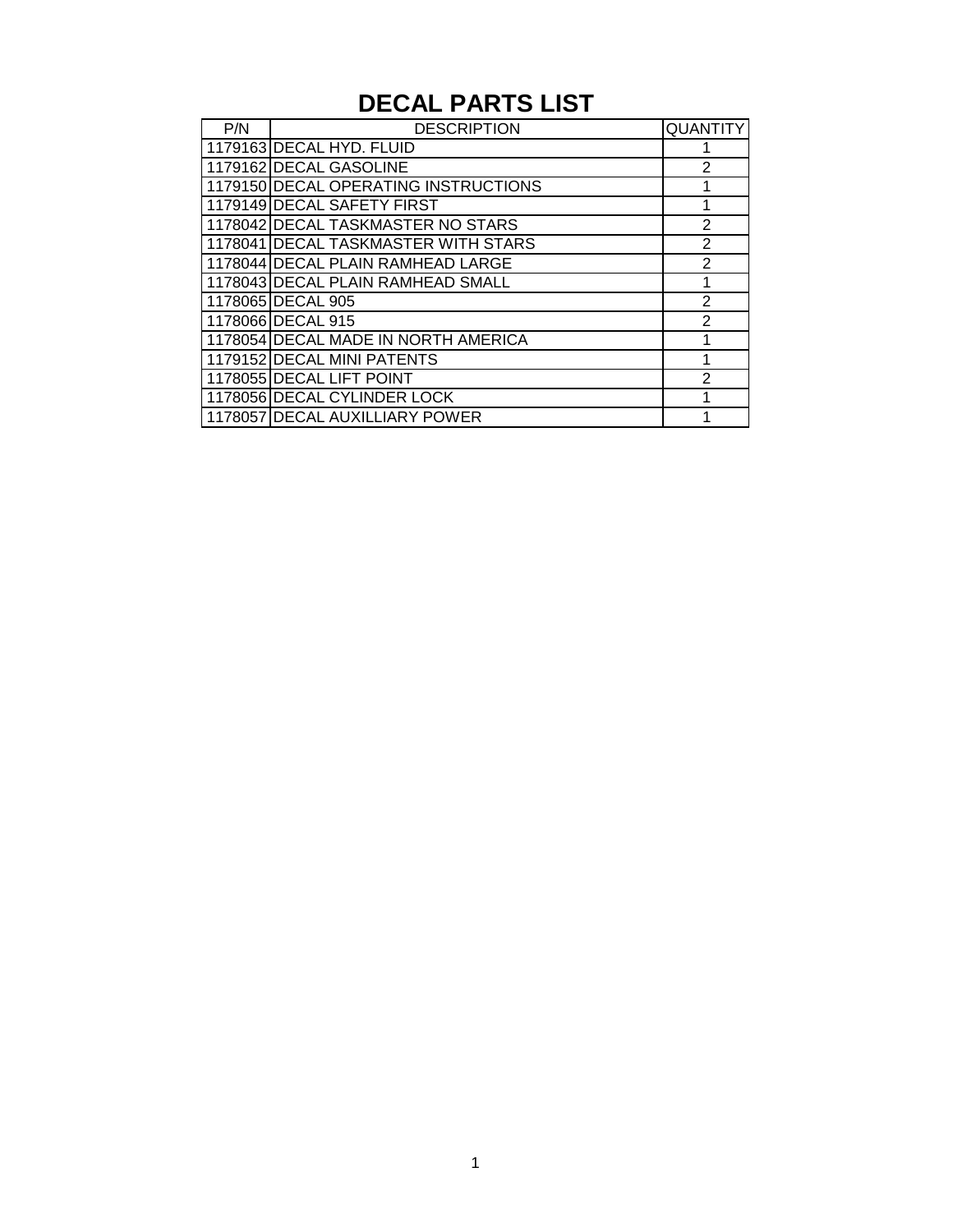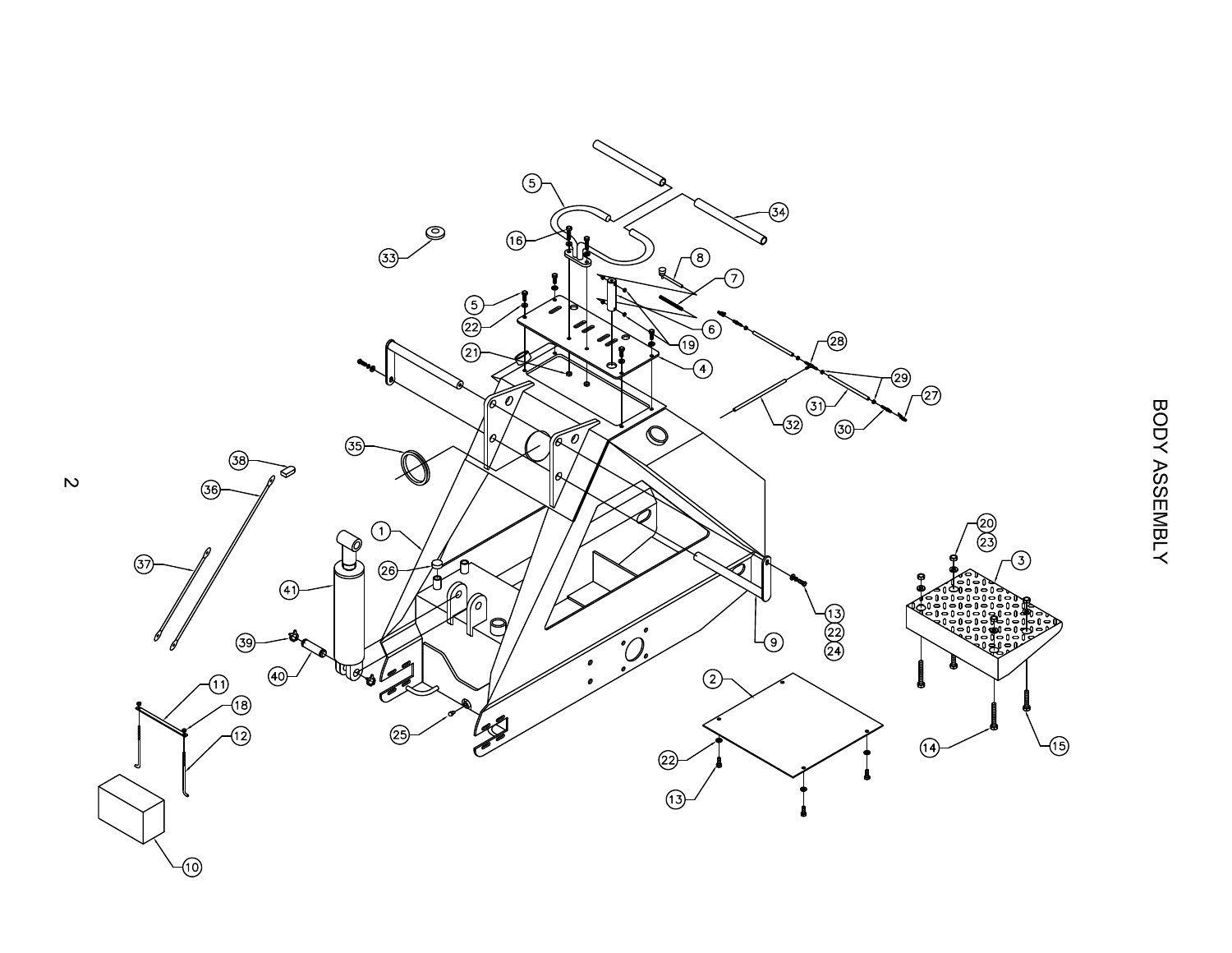#### **BODY PARTS LIST**

| Item            | P/N     | <b>Description</b>                     | Qty.           |
|-----------------|---------|----------------------------------------|----------------|
| 1               | 1235001 | 905 SERIES BODY                        | 1              |
| $\overline{2}$  | 1235043 | <b>BOTTOM COVER PLATE</b>              | 1              |
| 3               | 1144241 | COUNTERWEIGHT OPERATOR PLATFORM        | 1              |
| $\overline{4}$  | 1235048 | <b>TOP COVER</b>                       | 1              |
| $\overline{5}$  | 1235083 | 905 SERIES OPERATOR BAR                | 1              |
| $6\phantom{1}$  | 1235087 | FLOW DIVIDER EXTENSION                 | 1              |
| $\overline{7}$  | 1235088 | FLOW DIVIDER THREADED ROD              | $\mathbf 1$    |
| 8               | 1235505 | FLOW DIVIDER HANDLE AND KNOB           | 1              |
| 9               | 1233149 | PIN, 1 1/8" LIFT/LEVELLING ARM PIN     | $\overline{2}$ |
| 10              | 1179130 | <b>BATTERY</b>                         | $\overline{1}$ |
| $\overline{11}$ | 1233158 | <b>BATTERY CROSS BAR</b>               | 1              |
| 12              | 1230533 | <b>BATTERY TIE DOWN BOLT</b>           | $\overline{2}$ |
| 13              | 1102001 | GR. 5 UNC HEX BOLT, 3/8" X 1" LONG     | 10             |
| 14              | 1102057 | GR. 5 UNC HEX BOLT, 1/2" X 3 1/2" LONG | $\overline{c}$ |
| 15              | 1102055 | GR. 5 UNC HEX BOLT, 1/2" X 2 1/2" LONG | $\overline{2}$ |
| $\overline{16}$ | 1102002 | GR. 5 UNC HEX BOLT, 3/8" X 1 1/2" LONG | $\overline{2}$ |
| 18              | 1102515 | GR. 5 UNC HEX NUT, 1/4"                | $\overline{2}$ |
| 19              | 1102522 | GR. 5 UNF HEX NUT, 5/16"               | $\overline{4}$ |
| 20              | 1102535 | GR. 5 UNC HEX NUT, 1/2"                | 4              |
| 21              | 1102526 | GR. 5 UNC HEX NYLOCK NUT, 3/8"         | $\overline{2}$ |
| $\overline{22}$ | 1102590 | LOCKWASHER, 3/8"                       | 10             |
| $\overline{23}$ | 1102592 | LOCKWASHER, 1/2"                       | 4              |
| $\overline{24}$ | 1102609 | FLATWASHER, 3/8"                       | 4              |
| $\overline{25}$ | 1122919 | 3/8" NPT PLUG                          | 3              |
| 26              | 1124366 | 3/4" NPTF CAP                          | 1              |
| 27              | 1124711 | SHUT OFF VALVE                         | $\overline{2}$ |
| 28              | 1124365 | 1/4" HOSE BARB TEE                     | 1              |
| $\overline{29}$ | 1123184 | 1/4" GEAR CLAMP                        | $\overline{6}$ |
| 30              | 1234712 | ADAPTER, 1/4" NPTM X 1/4" HOSE BARB    | $\overline{2}$ |
| 31              | 1235506 | 1/4" FUEL LINE, 8" LONG                | $\overline{2}$ |
| 32              | 1235507 | 1/4" FUEL LINE, 20" LONG               | 1              |
| 33              | 1190064 | <b>FUEL/OIL FILLER CAP</b>             | 3              |
| 34              | 1190086 | <b>HANDLEBAR TUBING</b>                | $\overline{2}$ |
| 35              | 1235508 | HOLE RUBBER, 13 3/4" LONG              | 1              |
| $\overline{36}$ | 1235504 | <b>POSITIVE BATTERY CABLE</b>          | 1              |
| $\overline{37}$ | 1235503 | <b>NEGATIVE BATTERY CABLE</b>          | 1              |
| $\overline{38}$ | 1234327 | POSITIVE BATTERY TERMINAL COVER        | 1              |
| 39              | 1500115 | <b>PIN RETAINER</b>                    | $\overline{2}$ |
| 40              | 1233162 | GROOVE PIN 1" X 4 15/16" LG            | 1              |
| $\overline{41}$ | 1127351 | <b>LIFT CYLINDER</b>                   | $\overline{1}$ |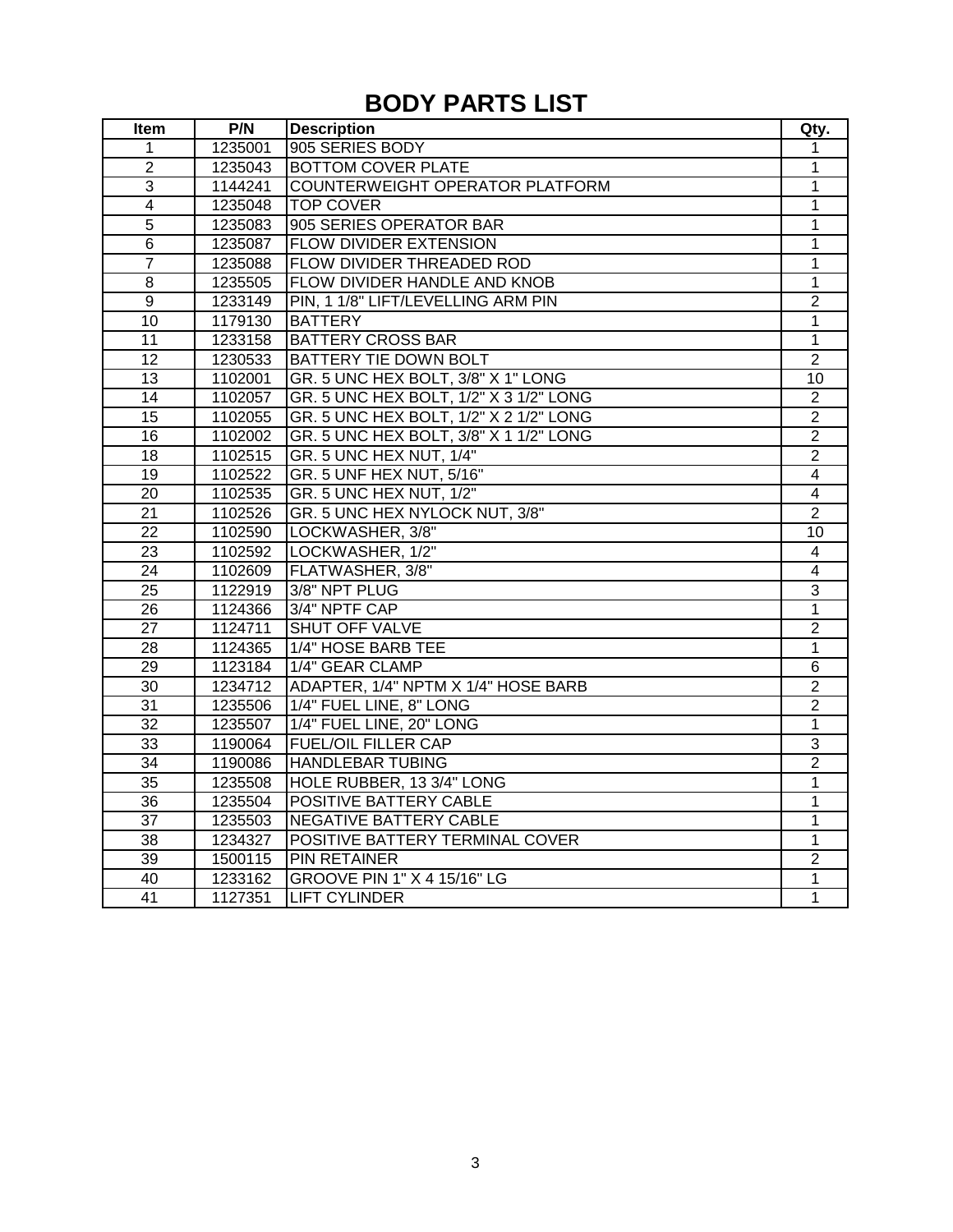

 $\overline{\mathcal{A}}$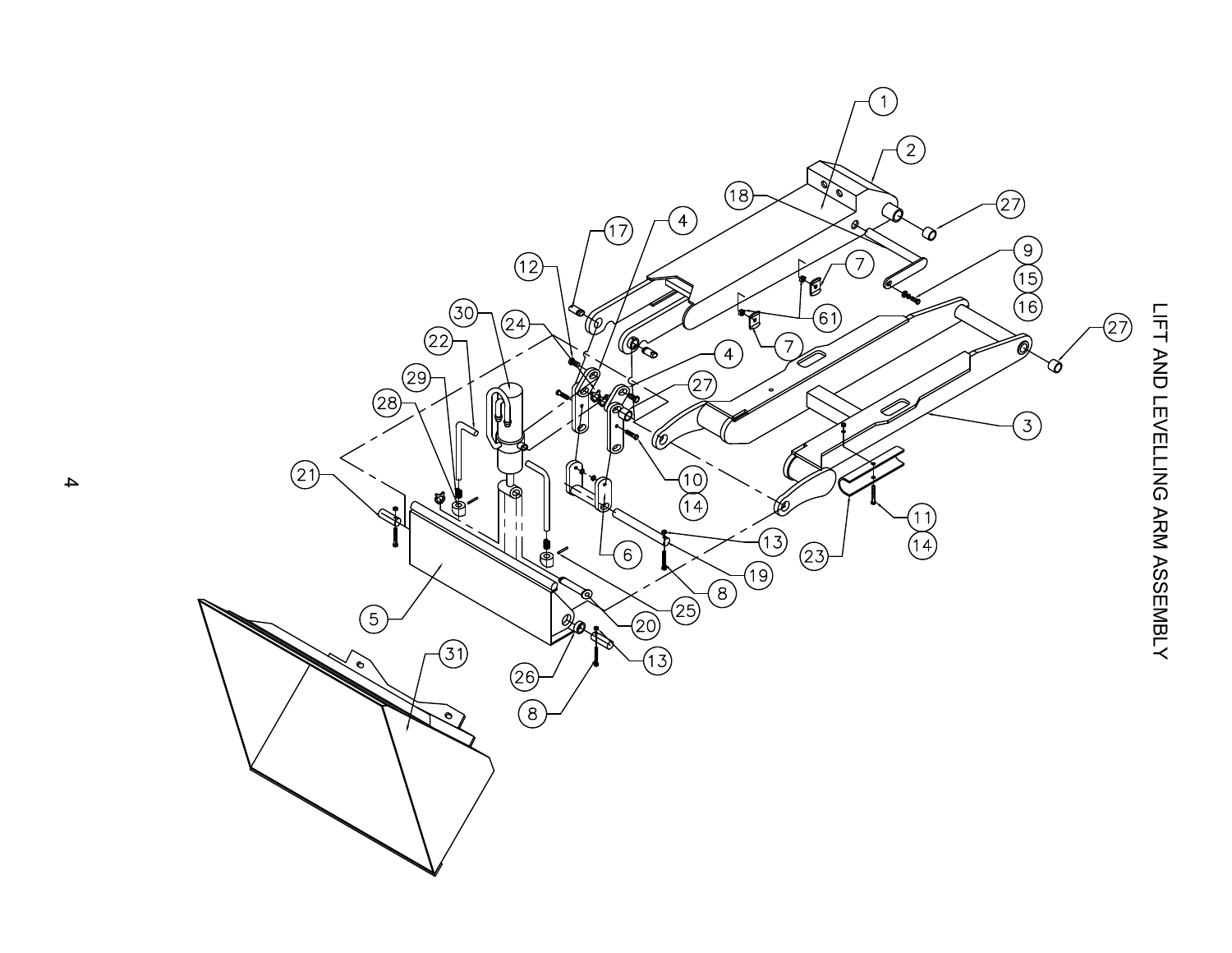# **LIFT AND LEVELLING ARM PARTS LIST**

| Item                    | P/N     | <b>Description</b>                     | Qty.           |
|-------------------------|---------|----------------------------------------|----------------|
| $\mathbf{1}$            | 1234412 | LIFT FRAME WELDMENT                    | 1              |
| $\overline{2}$          | 1190026 | <b>LIFT ARM RUBBER</b>                 | 1              |
| 3                       | 1234409 | LEVELLING FRAME WELDMENT               | 1              |
| $\overline{\mathbf{4}}$ | 1231111 | LEFT SELF LEVELLING LINK               | 1              |
| $\overline{\mathbf{4}}$ | 1231112 | RIGHT SELF LEVELLING LINK              | 1              |
| $\overline{5}$          | 1231122 | <b>QUICK ATTACH BRACKET</b>            | 1              |
| $\overline{6}$          | 1231123 | <b>CYLINDER SPACER</b>                 | $\overline{1}$ |
| $\overline{7}$          | 1707130 | 2 LINE CLAMP                           | $\overline{2}$ |
| $\overline{8}$          | 1101954 | GR. 5 UNC HEX BOLT, 5/16" X 2" LONG    | $\overline{3}$ |
| $\overline{9}$          | 1102001 | GR. 5 UNC HEX BOLT, 3/8" X 1" LONG     | $\overline{2}$ |
| 10                      | 1102002 | GR. 5 UNC HEX BOLT, 3/8" X 1 1/2" LONG | $\overline{2}$ |
| $\overline{11}$         | 1102006 | GR. 5 UNC HEX BOLT, 3/8" X 3 1/2" LONG | 1              |
| 12                      | 1231171 | CYLINDER RETAINING BOLT, MACHINED      | $\overline{2}$ |
| 13                      | 1102521 | GR. 5 UNC NYLOCK HEX NUT, 5/16"        | $\overline{3}$ |
| 14                      | 1102536 | GR. 5 UNC NYLOCK NUT, 3/8"             | $\overline{3}$ |
| 15                      | 1102590 | LOCKWASHER, 3/8"                       | $\overline{2}$ |
| 16                      | 1102609 | FLATWASHER, 3/8"                       | $\overline{2}$ |
| 17                      | 1231073 | PIN, 1" X 2 15/15"                     | $\overline{2}$ |
| 18                      | 1233148 | PIN, 1 1/8" LIFT CYLINDER ARM PIN      | 1              |
| 19                      | 1231046 | PIN, DRILLED 1" X 8 3/8" LONG          | $\overline{1}$ |
| 20                      | 1231044 | PIN, GROOVE 1" X 3 1/2" LONG           | $\mathbf{1}$   |
| 21                      | 1231047 | PIN, DRILLED 1" X 2 11/16" LONG        | $\overline{2}$ |
| 22                      | 1231118 | <b>QUICK ATTACH PIN</b>                | $\overline{2}$ |
| 23                      | 1234190 | <b>CYLINDER LOCK</b>                   | 1              |
| 24                      | 1500115 | <b>PIN RETAINER</b>                    | 3              |
| 25                      | 1102762 | <b>COTTER PIN</b>                      | $\overline{2}$ |
| 26                      | 1115510 | 5/8" X 1" TENSION BUSHING              | $\overline{6}$ |
| 27                      | 1115516 | 1" X 1" TENSION BUSHING                | 6              |
| 28                      | 1231120 | PIN PIVOT                              | $\overline{2}$ |
| 29                      | 1105620 | <b>SPRING</b>                          | $\overline{2}$ |
| 30                      | 1127336 | <b>TILT CYLINDER</b>                   | 1              |
| $\overline{31}$         | 1232069 | <b>42" STANDARD BUCKET</b>             | 1              |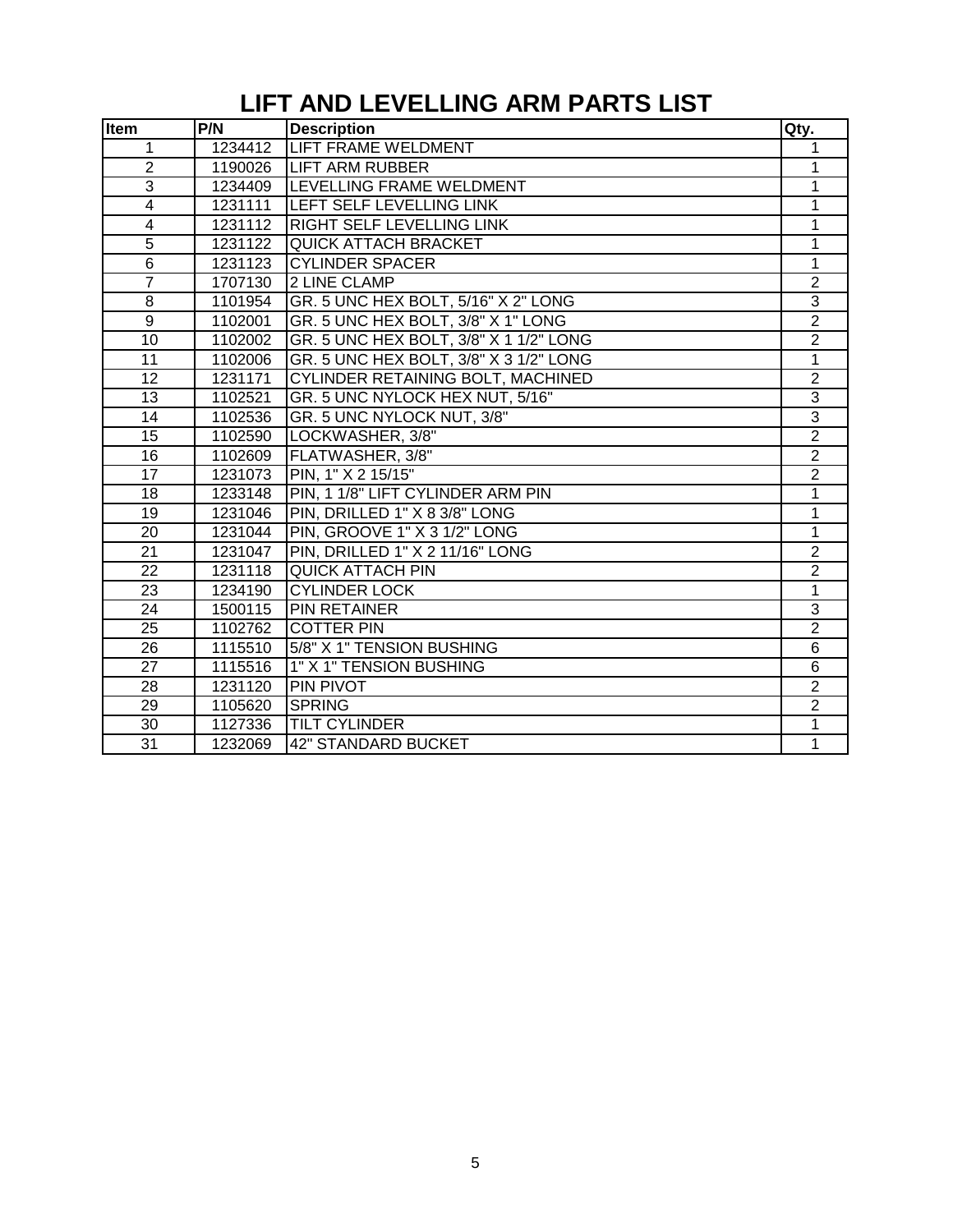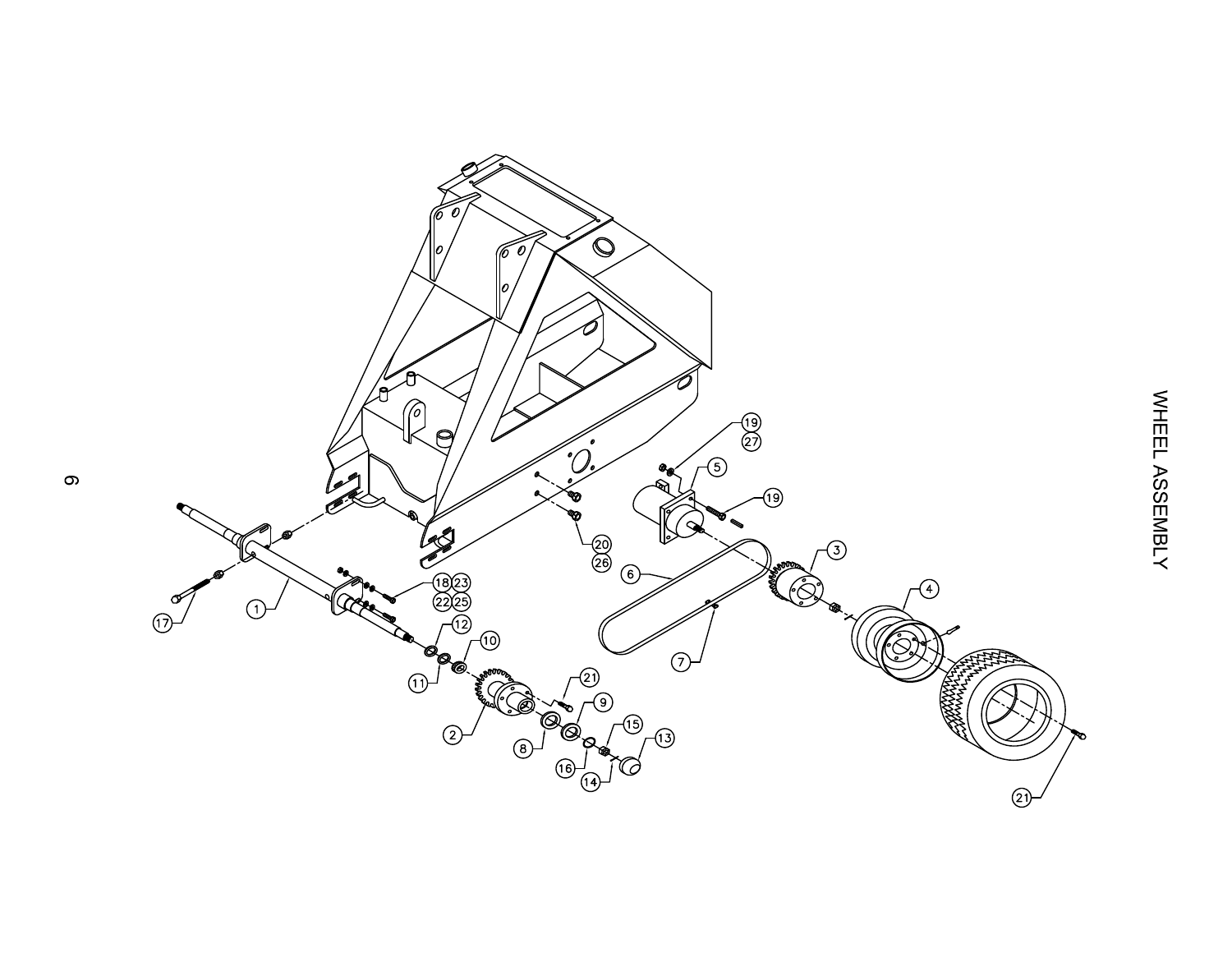# **WHEEL PARTS LIST**

| Item                    | P/N     | <b>Description</b>                           | Qty.                    |
|-------------------------|---------|----------------------------------------------|-------------------------|
| 1                       | 1235040 | <b>FRONT AXLE WELDMENT</b>                   |                         |
| $\overline{2}$          | 1230619 | <b>FRONT HUB/SPROCKET WELDMENT</b>           | $\overline{2}$          |
| 3                       | 1235080 | REAR HUB/SPROCKET WELDMENT                   | $\overline{2}$          |
| $\overline{\mathbf{4}}$ | 1135092 | TIRE ASSEMBLY, 4.00 X 8 - 4 PLY              | $\overline{\mathbf{4}}$ |
| $\overline{4}$          | 1135082 | TIRE ASSEMBLY, 18 X 6.5 - 8, 4 PLY           | $\overline{4}$          |
| 4                       | 1135083 | TIRE ASSEMBLY, 16 X 6.5 - 8, LEFT (CHEVRON)  | $\overline{2}$          |
| $\overline{4}$          | 1135161 | TIRE ASSEMBLY, 16 X 6.5 - 8, RIGHT (CHEVRON) | $\overline{2}$          |
| 4                       | 1135086 | TIRE ASSEMBLY, 18 X 9.5 - 8, (CHEVRON)       | $\overline{4}$          |
| $\overline{5}$          | 1127473 | <b>WHEEL MOTOR ASSEMBLY</b>                  | $\overline{2}$          |
| $\overline{6}$          | 1113372 | WHEEL CHAIN, #60H - 93 PITCH                 | $\overline{2}$          |
| $\overline{7}$          | 1113376 | <b>CONNECTOR LINK, #60H</b>                  | $\overline{2}$          |
| 8                       | 1135343 | <b>CUP, BEARING RACE, OUTER</b>              | $\overline{2}$          |
| 9                       | 1135344 | BEARING, ROLLER CONE, OUTER                  | $\overline{2}$          |
| 10                      | 1135251 | <b>CUP, BEARING RACE, INNER</b>              | $\overline{2}$          |
| $\overline{11}$         | 1135250 | BEARING, ROLLER CONE, INNER                  | $\overline{2}$          |
| 12                      | 1135252 | <b>GREASE SEAL</b>                           | $\overline{2}$          |
| $\overline{13}$         | 1135345 | <b>DUST CAP</b>                              | $\overline{2}$          |
| 14                      | 1102768 | <b>COTTER PIN</b>                            | $\overline{2}$          |
| 15                      | 1105400 | <b>CASTELLATED NUT</b>                       | $\overline{2}$          |
| 16                      | 1102637 | <b>MACHINERY BUSHING</b>                     | $\overline{2}$          |
| 17                      | 1231023 | <b>TENSIONER BOLT</b>                        | $\overline{2}$          |
| 18                      | 1102002 | GR. 5 UNC HEX BOLT, 3/8" X 1 1/2"            | 4                       |
| 19                      | 1102051 | GR. 5 UNC HEX BOLT, 1/2" X 1 1/2"            | 8                       |
| 20                      | 1102097 | GR. 5 UNC HEX BOLT, 5/8" X 1"                | $\overline{4}$          |
| 21                      | 1102509 | UNF HEX WHEEL BOLT, 1/2" X 1"                | 20                      |
| 22                      | 1102641 | 3/8" FLATWASHER, EXTRA HEAVY                 | 8                       |
| 23                      | 1102590 | 3/8" LOCKWASHER                              | 4                       |
| 24                      | 1102611 | FLATWASHER, 1/2"                             | 8                       |
| 25                      | 1102525 | GR. 5 UNC HEX NUT, 3/8"                      | 4                       |
| 26                      | 1102540 | GR. 5 UNC HEX NUT, 5/8"                      | 4                       |
| 27                      | 1102537 | GR. 5 UNC NYLOCK HEX NUT, 1/2"               | 8                       |
| 28                      | 1102543 | GR. 5 UNC NYLOCK NUT, 5/8"                   | 4                       |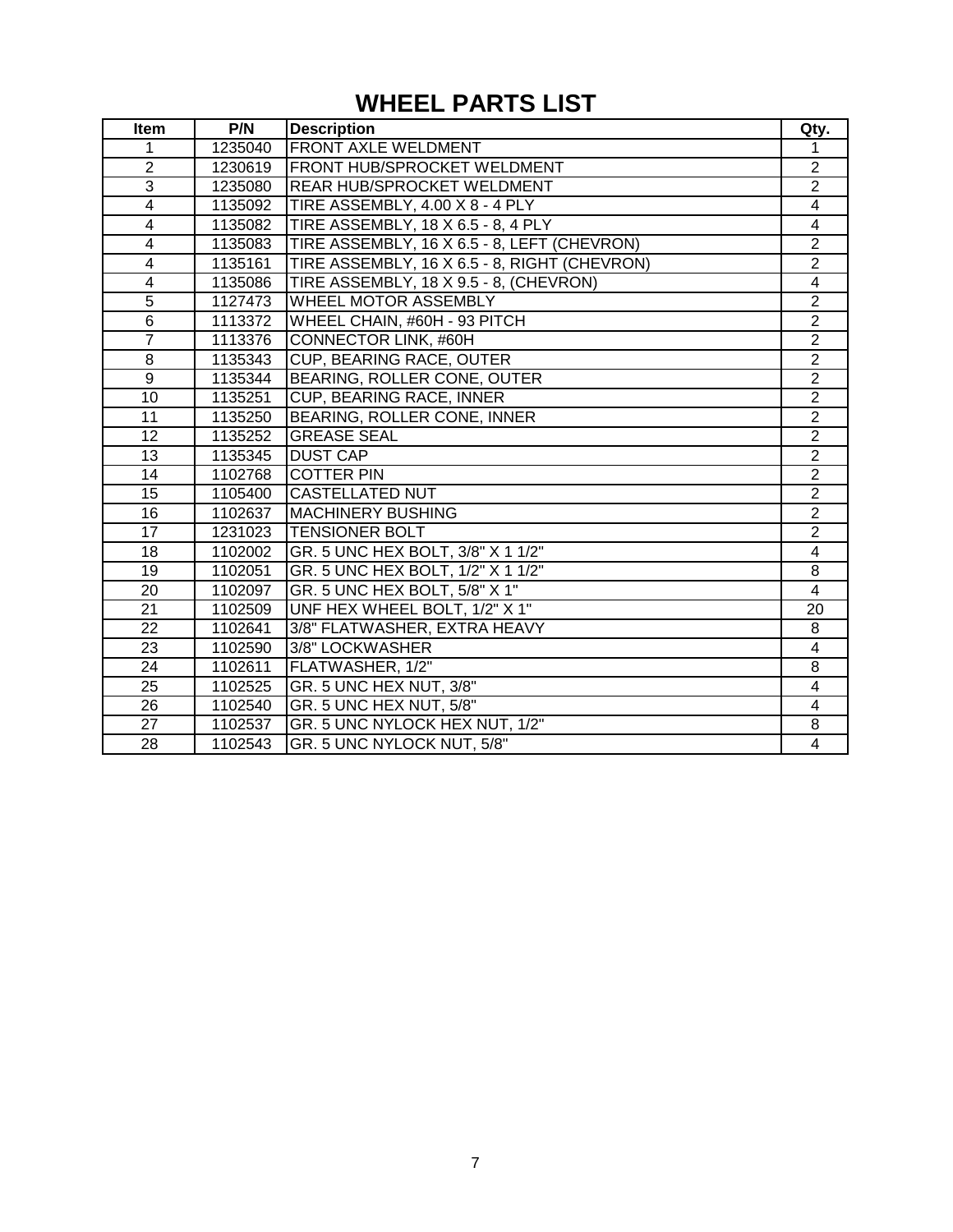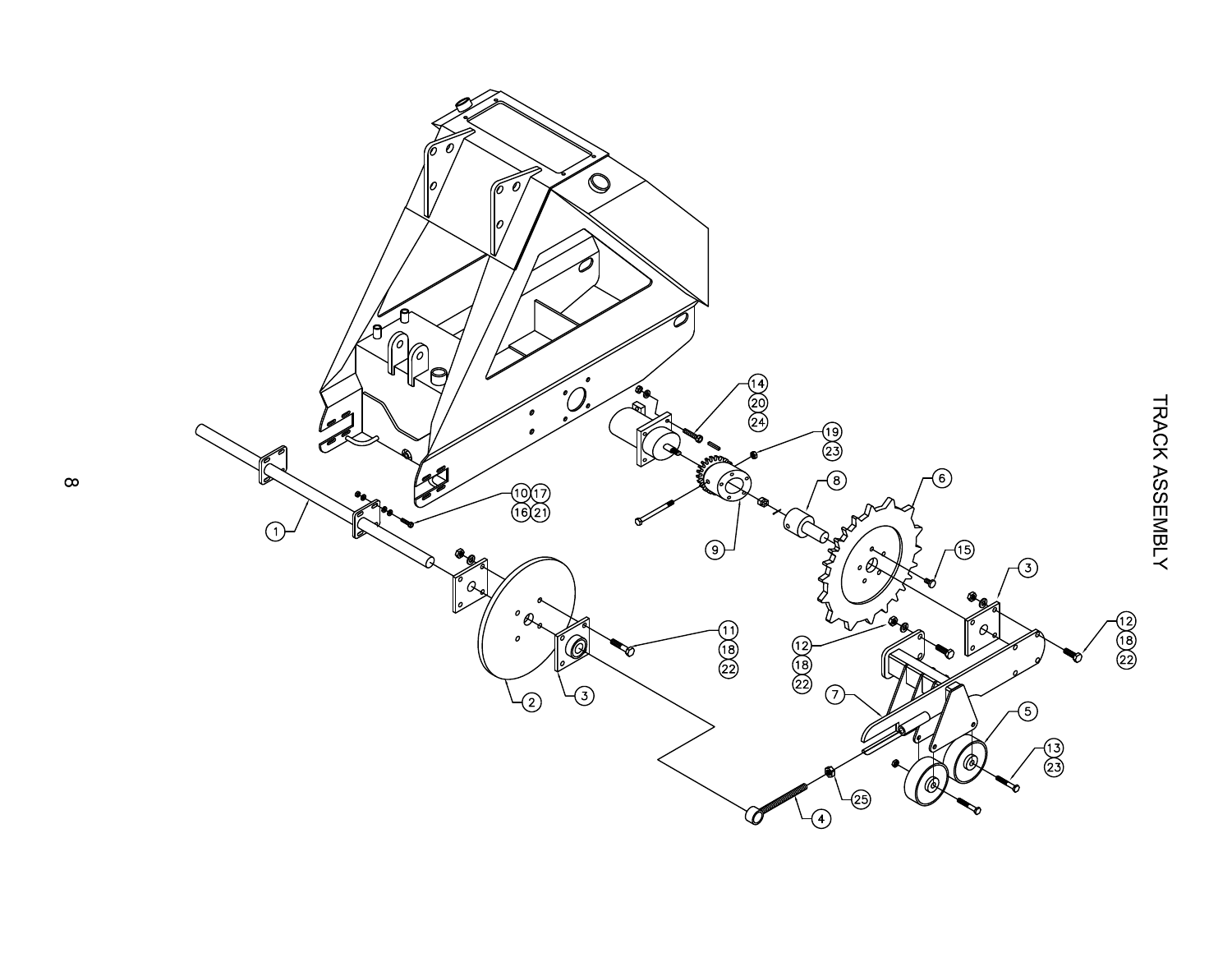## **TRACK PARTS LIST**

| <b>Item</b>     | P/N     | <b>Description</b>                | Qty.           |
|-----------------|---------|-----------------------------------|----------------|
| 1               | 1235050 | FRONT AXLE WELDMENT               |                |
| $\overline{2}$  | 1235061 | <b>FRONT IDLER</b>                | $\overline{2}$ |
| $\overline{3}$  | 1117176 | <b>BEARING CASTING</b>            | 6              |
| 4               | 1235055 | <b>TENSIONER</b>                  | $\overline{2}$ |
| 5               | 1232936 | <b>TRACK ROLLER</b>               | 8              |
| $\,6$           | 1232926 | DRIVE SPROCKET                    | $\overline{2}$ |
| $\overline{7}$  | 1235065 | <b>LEFT TRACK FRAME</b>           | 1              |
| $\overline{7}$  | 1235066 | <b>RIGHT TRACK FRAME</b>          | 1              |
| 8               | 1235060 | <b>TRACK STUB SHAFT</b>           | $\mathbf{2}$   |
| $\overline{9}$  | 1235080 | REAR HUB/SPROCKET WELDMENT        | $\overline{2}$ |
| 10              | 1102002 | GR. 5 UNC HEX BOLT, 3/8" X 1 1/2" | 8              |
| $\overline{11}$ | 1102104 | GR. 5 UNC HEX BOLT, 5/8" X 3"     | $\overline{8}$ |
| 12              | 1102102 | GR. 5 UNC HEX BOLT, 5/8" X 2"     | 12             |
| 13              | 1102057 | GR. 5 UNC HEX BOLT, 1/2" X 3 1/2" | 8              |
| 14              | 1102053 | GR. 5 UNC HEX BOLT, 1/2" X 2"     | 8              |
| 15              | 1135341 | <b>WHEEL BOLT</b>                 | 10             |
| 16              | 1102641 | 3/8" FLATWASHER, EXTRA HEAVY      | 16             |
| 17              | 1102590 | 3/8" LOCKWASHER                   | 8              |
| 18              | 1102594 | 5/8" LOCKWASHER                   | 20             |
| 19              | 1102062 | GR. 5 UNC HEX BOLT, 1/2" X 6"     | $\overline{2}$ |
| 20              | 1102592 | 1/2" LOCKWASHER                   | 8              |
| 21              | 1102525 | GR. 5 UNC HEX NUT, 3/8"           | 8              |
| 22              | 1102540 | GR. 5 UNC HEX NUT, 5/8"           | 20             |
| 23              | 1102537 | GR. 5 UNC NYLOCK NUT, 1/2"        | 8              |
| 24              | 1102535 | GR. 5 UNC HEX NUT, 1/2"           | 8              |
| 25              | 1102545 | GR. 5 UNC HEX NUT, 3/4"           | $\overline{2}$ |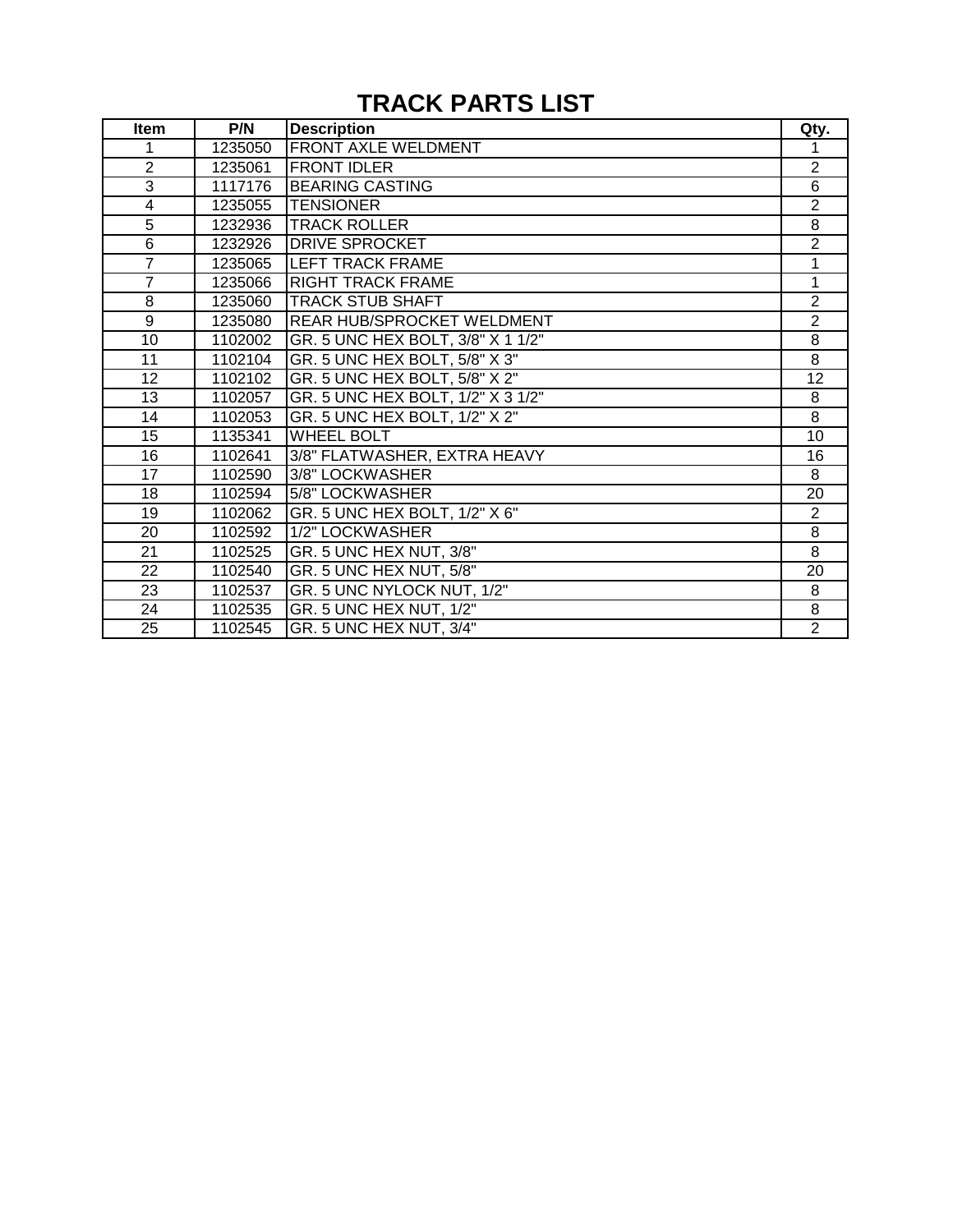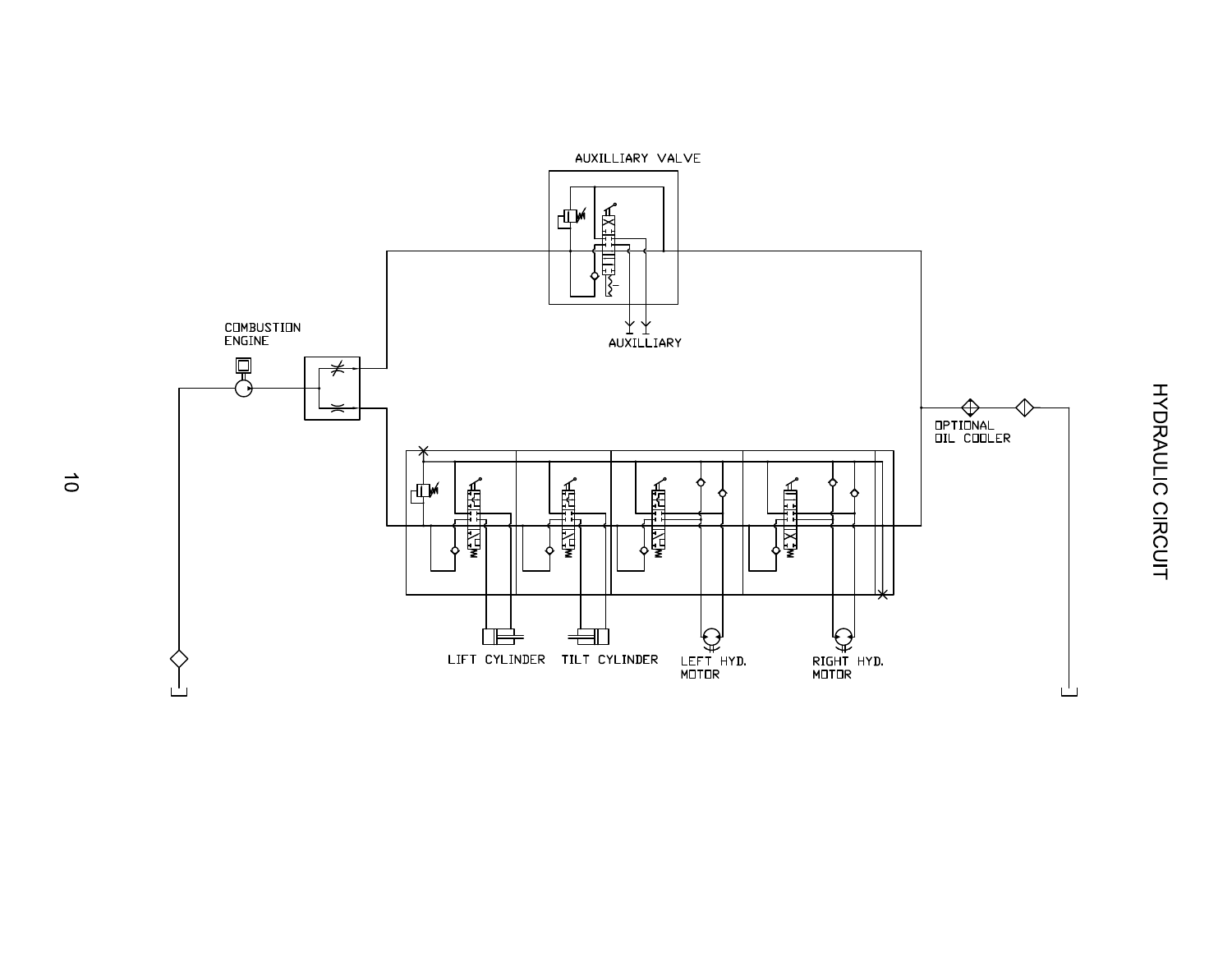

FRONT OF RAMROD

 $\overrightarrow{\phantom{a}}$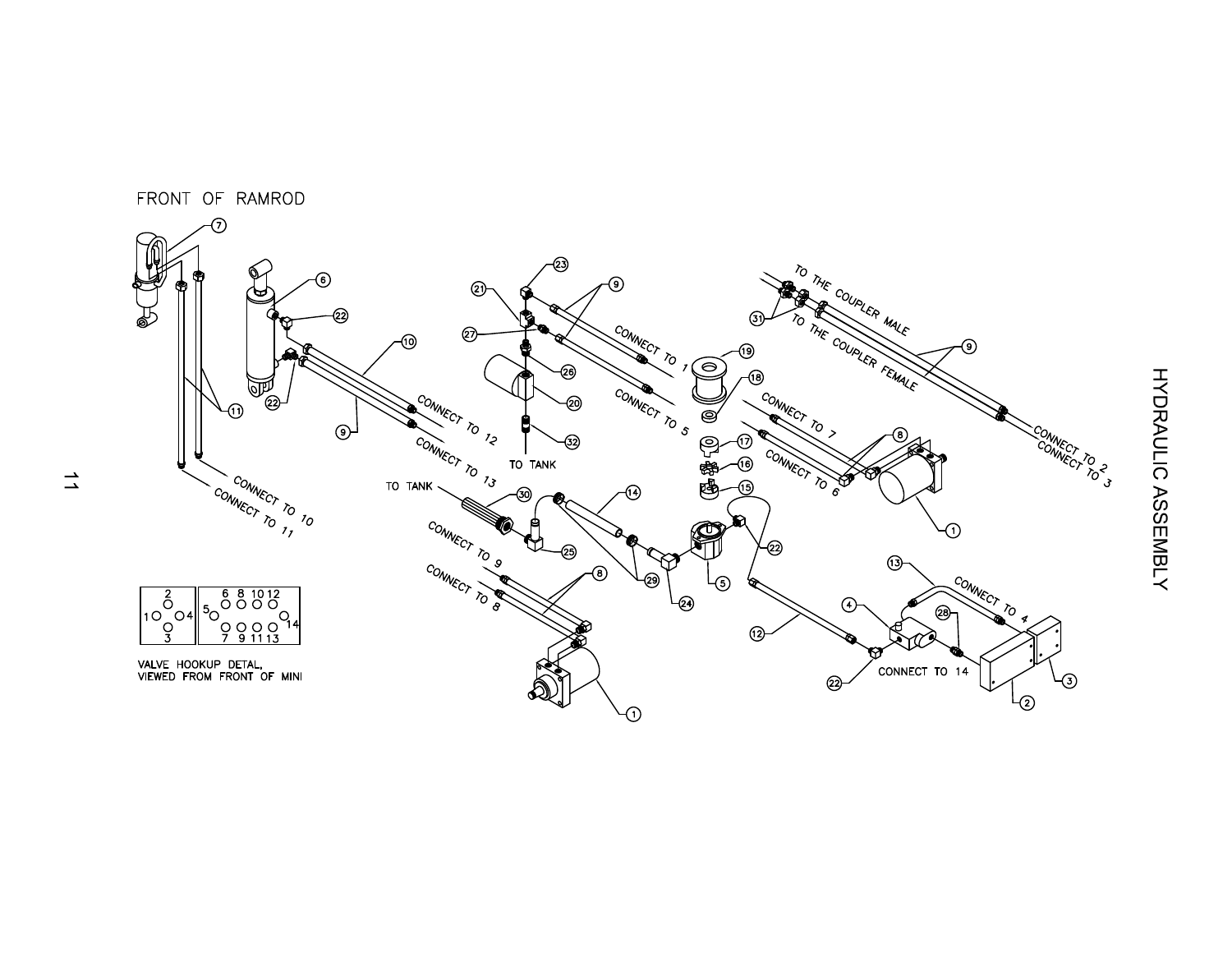# **HYDRAULIC PARTS LIST**

| Item                   | P/N     | <b>Description</b>                                 | Qty.           |
|------------------------|---------|----------------------------------------------------|----------------|
| 1                      | 1127473 | HYDRAULIC WHEEL MOTOR, 29 CU IN                    | $\overline{2}$ |
| $\overline{2}$         | 1128365 | MACHINE FUNCTION VALVE, 4 SPOOL SECTIONAL          | $\mathbf{1}$   |
| 3                      | 1125841 | <b>AUXILLIARY FUNCTION VALVE, 1 SPOOL</b>          | 1              |
| $\overline{4}$         | 1235500 | <b>FLOW DIVIDER</b>                                | $\overline{1}$ |
| 5                      | 1179325 | <b>GEAR PUMP</b>                                   | 1              |
| $\,6$                  | 1127351 | <b>LIFT CYLINDER</b>                               | 1              |
| $\overline{7}$         | 1127336 | <b>TILT CYLINDER</b>                               | 1              |
| $\overline{8}$         | 1123574 | HYD. HOSE, 47" X 1/2", #10 ORBM SW 90 X #8 ORBM SW | $\overline{4}$ |
| $\overline{9}$         | 1123606 | HYD. HOSE, 30" X 1/2", #8 JICF SW X #8 ORBM SW     | $\overline{5}$ |
| 10                     | 1123568 | HYD. HOSE, 34.5" X 3/8", #8 JICF SW X #8 ORBM SW   | $\overline{1}$ |
| 11                     | 1122757 | HYD. HOSE, 70" X 3/8", #8 JICF SW X #8 ORBM        | $\overline{2}$ |
| $\overline{12}$        | 1123609 | HYD. HOSE, 45" X 1/2", #8 JICF SW (2)              | 1              |
| 13                     | 1123568 | HYD. HOSE, 25" X 1/2", #8 ORBM X #8 ORBM SW        | $\mathbf{1}$   |
| 14                     | 1190107 | SUCTION/RETURN HOSE, 15" X 1"                      | 1              |
| 15                     | n/a     | COUPLING, SEE ENGINE ASSEMBLY                      |                |
| 18                     | n/a     | BEARING, SEE ENGINE ASSEMBLY                       |                |
| 19                     | n/a     | PUMP MOUNT, SEE ENGINE ASSEMBLY                    |                |
| 20                     | 1190042 | FILTER ASSEMBLY, INCLUDES CARTRIDGE                | 1              |
| 20                     | 1190065 | <b>FILTER CARTRIDGE</b>                            | 1              |
| 21                     | 1122878 | TEE, 1/2" NPTF                                     | 1              |
| 22                     | 1123210 | 90 ELBOW, #8 JICM X #8 ORBM                        | 4              |
| 23                     | 1123494 | 90 ELBOW, #8 JICM X 1/2" NPTM                      | 1              |
| 24                     | 1124364 | 90 ELBOW, #12 ORBM X 1" HOSE BARB                  | 1              |
| 25                     | 1190048 | 90 ELBOW, 1" NPTM X 1" HOSE BARB                   | $\mathbf{1}$   |
| 26                     | 1122898 | ADAPTOR, 1/2" NPTM X 3/4" NPTM                     | 1              |
| $\overline{27}$        | 1124407 | ADAPTOR, 1/2" NPTM X 3/4" JICM                     | $\overline{1}$ |
| 28                     | 1123518 | UNION, #8 ORBM X #8 ORBM                           | 1              |
| 29                     | 1190053 | <b>GEAR CLAMP</b>                                  | $\overline{2}$ |
| 30                     | 1190041 | <b>TANK STRAINER</b>                               | 1              |
| 31                     | 1190099 | BULKHEAD FITTING, #8 JICM X 1/2" NPTM              | $\overline{2}$ |
| 32                     | 1122894 | <b>UNION, 3/4" NPTM (2)</b>                        | 1              |
| $\overline{\text{NS}}$ | 1127456 | COUPLER, FEMALE 1/2" NPT, DRIPLESS                 | 1              |
| $\overline{\text{NS}}$ | 1127457 | COUPLER, MALE 1/2" NPTM, DRIPLESS                  | $\overline{1}$ |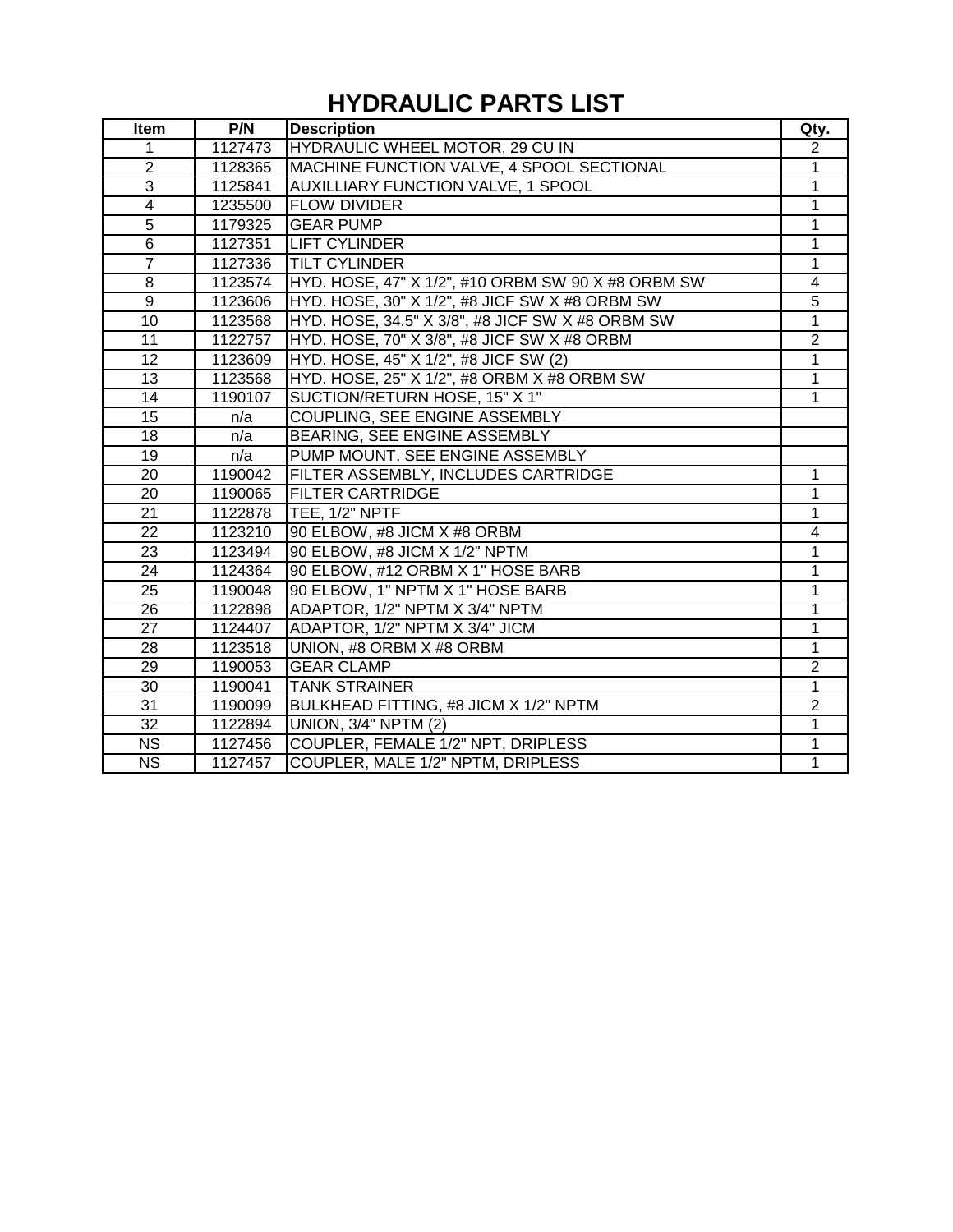**LIFT CYLINDER** 



**TILT CYLINDER** 

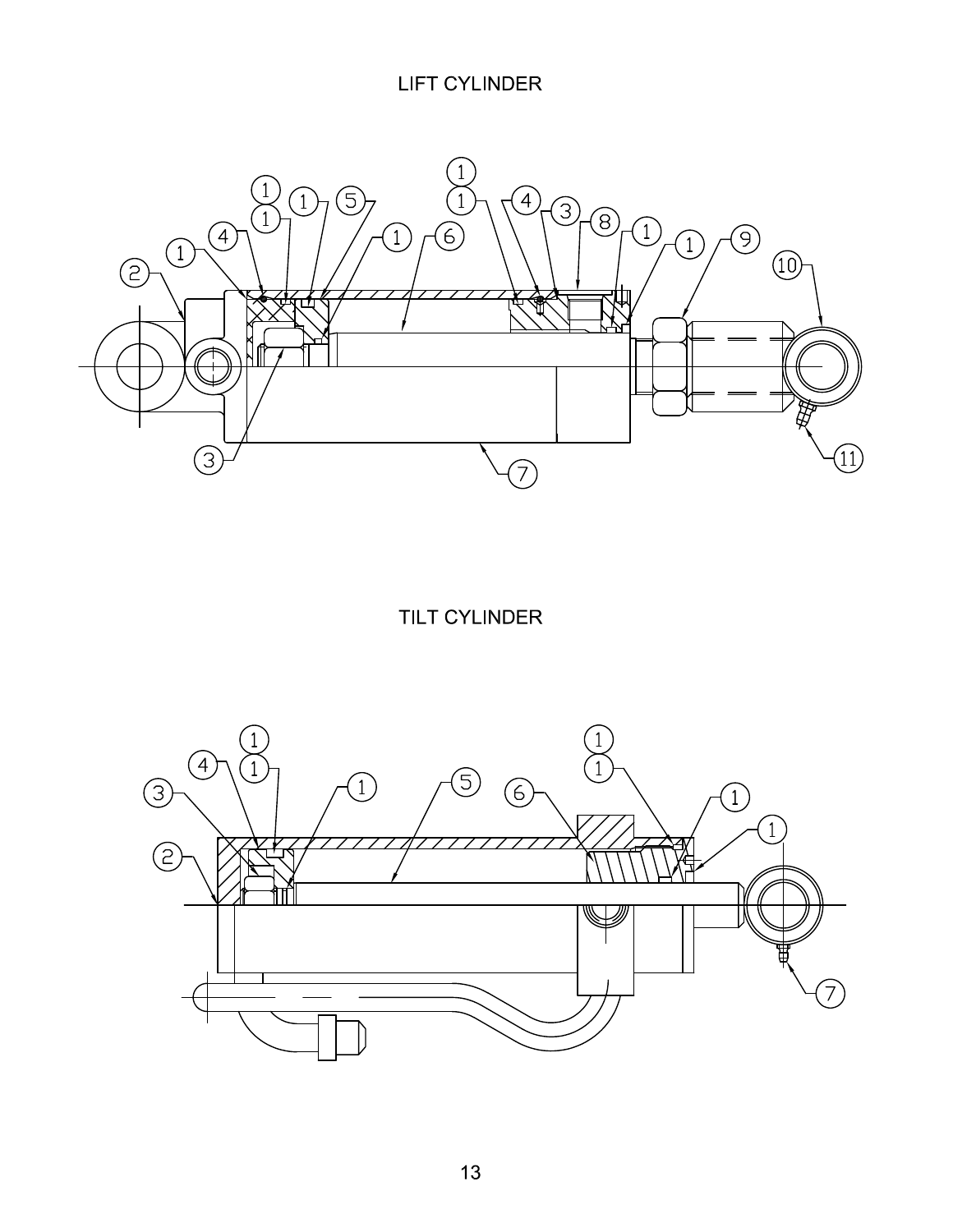#### LIFT CYLINDER PARTS LIST

| <b>ITEM</b> | PART NO. | <b>DESCRIPTION</b>     | QTY. |
|-------------|----------|------------------------|------|
|             | 1125130  | LIFT CYLINDER SEAL KIT |      |
| 2           | 1125131  | <b>BUTT CLEVIS</b>     |      |
| 3           | 1125132  | LOCKNUT                |      |
| 4           | 1125133  | IRETAINING WIRE        | 2    |
| 5           | 1125134  | <b>PISTON</b>          |      |
| 6           | 1125135  | <b>SHAFT</b>           |      |
|             | 1125136  | <b>BARREL</b>          |      |
| 8           | 1125137  | <b>ICYLINDER HEAD</b>  |      |
| 9           | 1125138  | JAM NUT                |      |
| 10          | 1125139  | <b>ICROSS TUBE</b>     |      |
| 11          | 1122759  | <b>IGREASE ZERK</b>    |      |

#### TILT CYLINDER PARTS LIST

| ITEM | PART NO. | <b>IDESCRIPTION</b>            | QTY. |
|------|----------|--------------------------------|------|
|      | 1128406  | <b>ITILT CYLINDER SEAL KIT</b> |      |
| 2    | 1125115  | <b>BARREL</b>                  |      |
| 3    | 1125114  | <b>LOCKNUT</b>                 |      |
| 4    | 1125113  | <b>IPISTON</b>                 |      |
| 5    | 1125112  | <b>SHAFT</b>                   |      |
| 6    | 1125111  | IGLAND                         |      |
|      | 1122759  | IGREASE ZERK                   |      |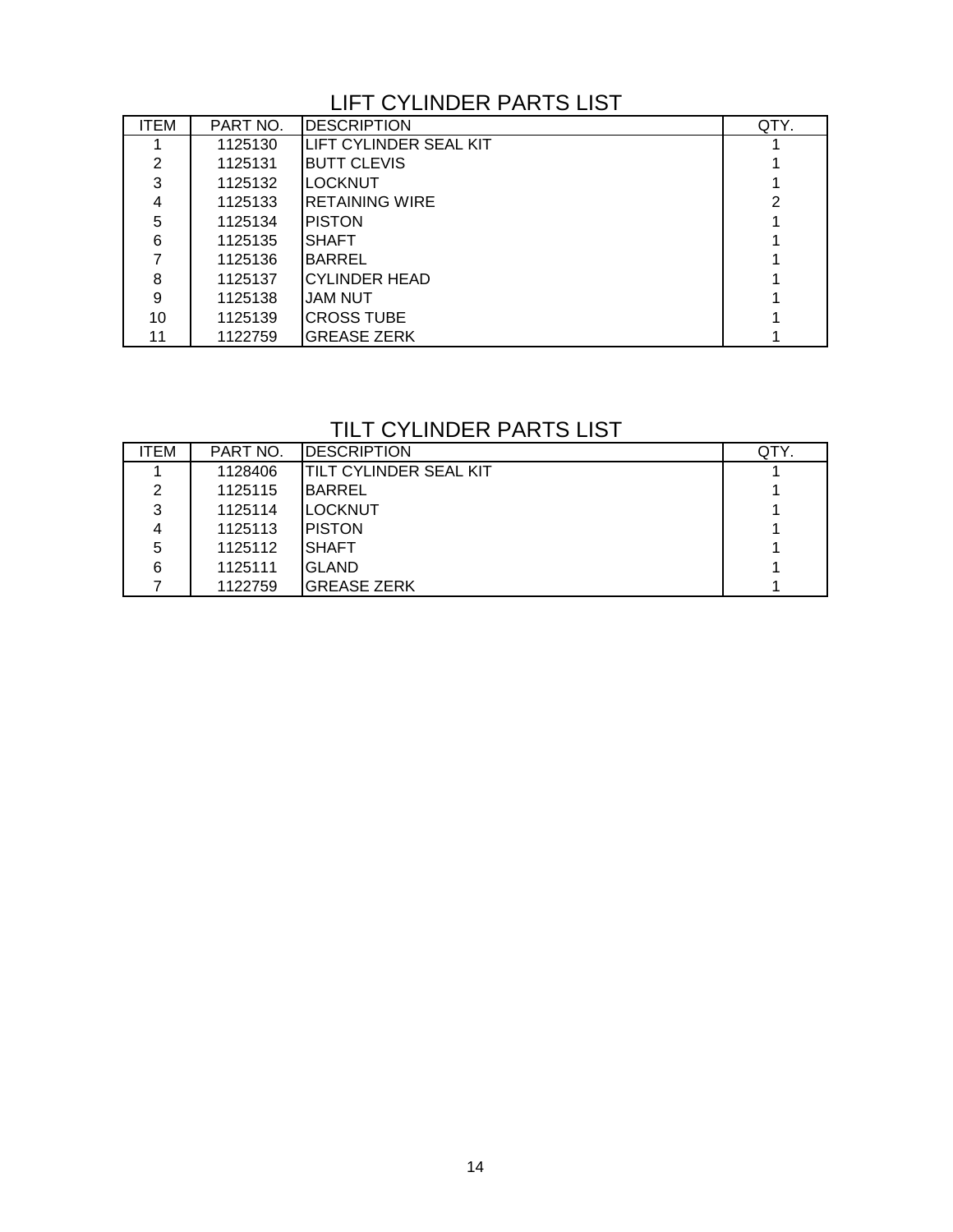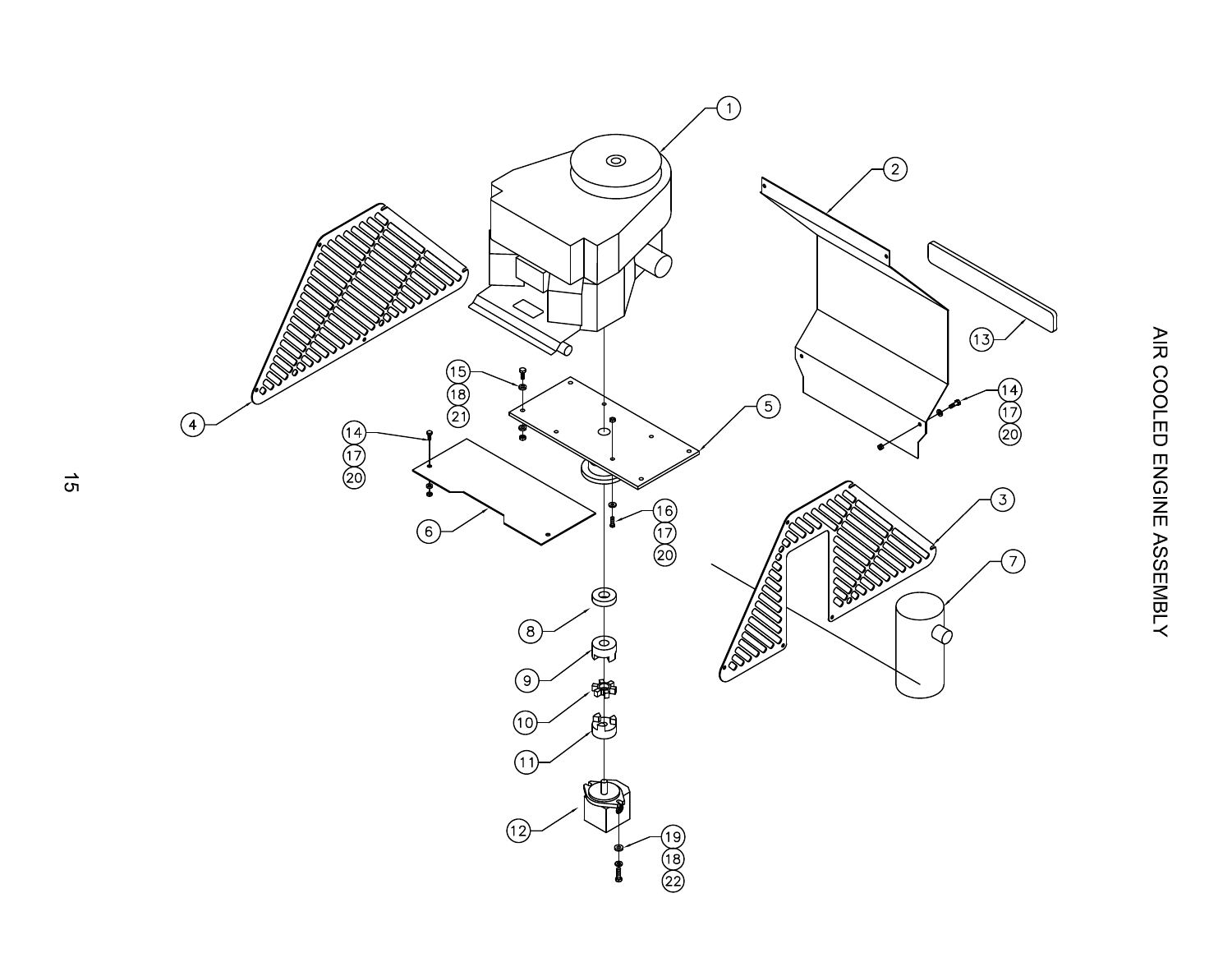# **KAWASAKI AIR COOLED ENGINE PARTS LIST**

| <b>Item</b>     | P/N     | <b>Description</b>                 | Qty.           |
|-----------------|---------|------------------------------------|----------------|
| 1               | 1190109 | FH-680V 23HP AIR COOLED ENGINE     |                |
| $\overline{2}$  | 1235089 | FH-680V INSTRUMENT PANEL           |                |
| 3               | 1235053 | 905 LEFT SIDE COVER                |                |
| 4               | 1235039 | 905 RIGHT SIDE COVER               | 1              |
| 5               | 1235026 | FH-680V PUMP/MOTOR MOUNT           |                |
| $\,6$           | 1235049 | FH-680V MUFFLER SHIELD             | 1              |
| $\overline{7}$  | 1235512 | FH-680V MUFFLER                    | 1              |
| 8               | 1128347 | BEARING, PPP-R16-2RS               | 1              |
| 9               | 1117083 | <b>COUPLING HALF, 1" KEYED</b>     | 1              |
| $\overline{10}$ | 1117076 | <b>SPYDER</b>                      | 1              |
| $\overline{11}$ | 1117180 | <b>COUPLING HALF, 5/8" KEYED</b>   | 1              |
| $\overline{12}$ | 1179325 | <b>HYDRAULIC PUMP</b>              | 1              |
| 13              | 1190100 | <b>OPERATOR PAD</b>                | 1              |
| 14              | 1101950 | GR. 5 UNC HEX BOLT, 5/16" X 1"     | 5              |
| 15              | 1102002 | GR. 5 UNC HEX BOLT, 3/8" X 1 1/2"  | 4              |
| 16              | 1101953 | GR. 5 UNC HEX BOLT, 5/16" X 1 3/4" | $\overline{4}$ |
| 17              | 1102608 | FLATWASHER, 5/16"                  | 9              |
| 18              | 1102609 | FLATWASHER, 3/8"                   | 10             |
| 19              | 1101998 | GR. 5 UNC HEX BOLT, 3/8" X 1 1/4"  | $\overline{2}$ |
| 20              | 1102521 | GR. 5 UNC LOCK NUT, 5/16"          | 8              |
| 21              | 1102526 | GR. 5 UNC LOCK NUT, 3/8"           | 4              |
| 22              | 1102590 | LOCKWASHER, 3/8"                   | $\overline{2}$ |
| <b>NS</b>       | 1190013 | THROTTLE CABLE                     | 1              |
| <b>NS</b>       | 1190012 | <b>CHOKE CABLE</b>                 | 1              |
| <b>NS</b>       | 1234533 | <b>TACH/HOURMETER</b>              | 1              |
| <b>NS</b>       | 1190014 | <b>IGNITION SWITCH</b>             | 1              |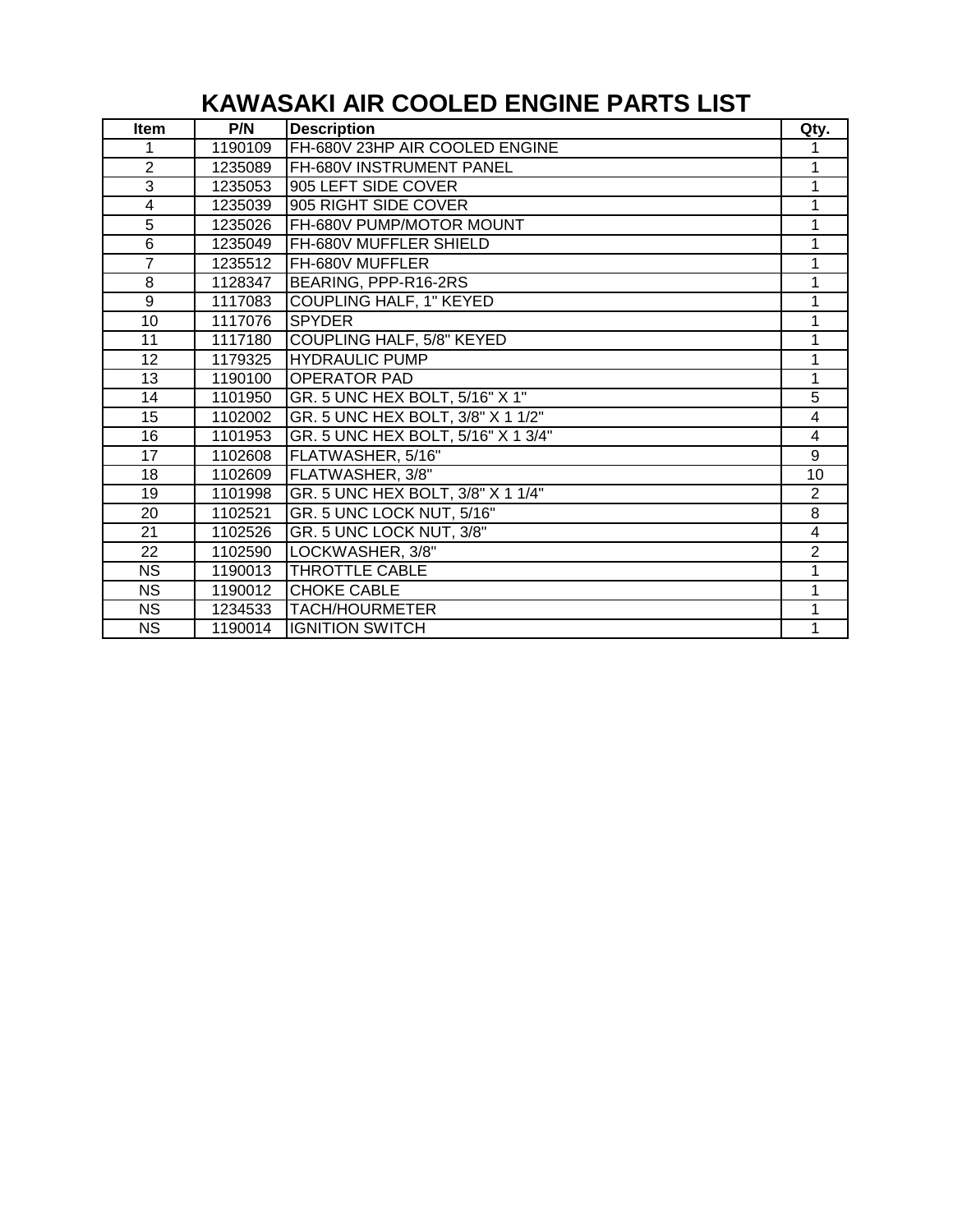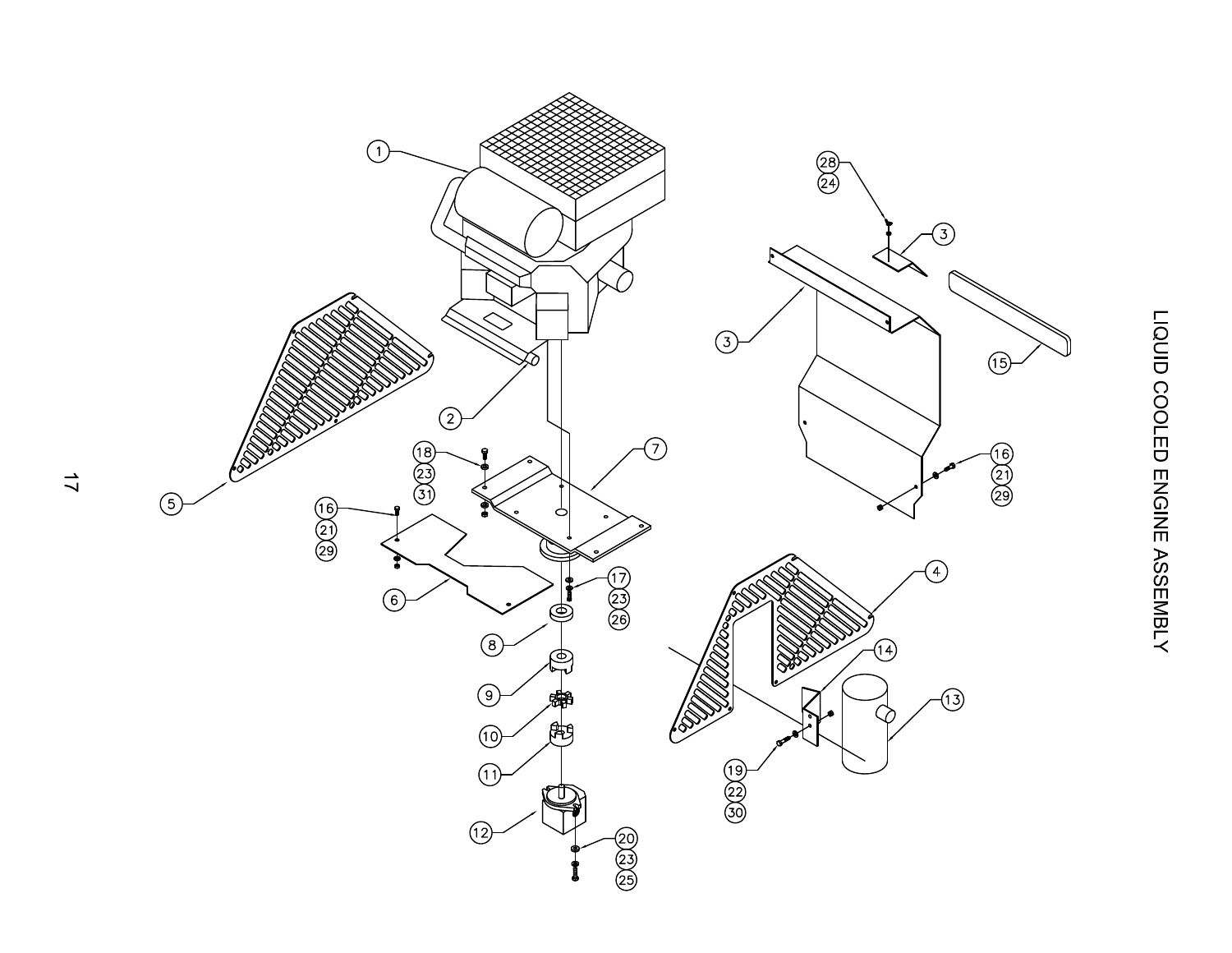# **KAWASAKI LIQUID COOLED ENGINE PARTS LIST**

| Item                      | P/N     | <b>Description</b>                 | Qty.           |
|---------------------------|---------|------------------------------------|----------------|
| 1                         | 1190104 | FD-731V 23 HP LIQUID COOLED ENGINE | 1              |
| $\mathbf{2}$              | 1235510 | FD-731V EXHAUST MANIFOLD           | 1              |
| $\ensuremath{\mathsf{3}}$ | 1235092 | <b>INSTRUMENT PANEL</b>            | 1              |
| 4                         | 1235053 | 905 LEFT SIDE COVER                | 1              |
| 5                         | 1235039 | 905 RIGHT SIDE COVER               | 1              |
| 6                         | 1235054 | FD-731V MUFFLER SHIELD             | 1              |
| $\overline{7}$            | 1235016 | FD-731V ENGINE/PUMP MOUNT          | 1              |
| 8                         | 1128353 | <b>BEARING, 1625 2RS</b>           | 1              |
| 9                         | 1117181 | COUPLING HALF, 1 1/8" X 1/4" KEYED | 1              |
| 10                        | 1117076 | <b>SPYDER</b>                      | 1              |
| $\overline{11}$           | 1117180 | COUPLING HALF, 5/8" X 5/32 KEYED   | 1              |
| $\overline{12}$           | 1179325 | <b>HYDRAULIC PUMP</b>              | 1              |
| 13                        | 1235511 | FD-731V MUFFLER ASSEMBLY           | 1              |
| 14                        | 1234592 | <b>EXHAUST SUPPORT BRACKET</b>     | 1              |
| 15                        | 1190100 | <b>OPERATOR PAD</b>                | 1              |
| 16                        | 1101950 | GR. 5 UNC HEX BOLT, 5/16" X 1"     | $\overline{5}$ |
| 17                        | 1107358 | GR. 8.8 M8 X 1.25 X 25 HEX BOLT    | 4              |
| 18                        | 1102002 | GR. 5 UNC HEX BOLT, 3/8" X 1 1/2"  | 4              |
| 19                        | 1101949 | GR. 5 UNC HEX BOLT, 5/16" X 3/4"   | $\overline{2}$ |
| 20                        | 1101998 | GR. 5 UNC HEX BOLT, 3/8" X 1 1/4"  | $\overline{2}$ |
| 21                        | 1102608 | 5/16" FLATWASHER                   | 5              |
| 22                        | 1102589 | 5/16" LOCKWASHER                   | $\overline{2}$ |
| 23                        | 1102609 | 3/8" FLATWASHER                    | 14             |
| 24                        | 1102588 | 1/4" LOCKWASHER                    | 1              |
| 25                        | 1102590 | 3/8" LOCKWASHER                    | $\overline{2}$ |
| 26                        | 1107067 | 8mm LOCKWASHER                     | 4              |
| 27                        | 1102589 | 5/16" LOCKWASHER                   | $\overline{2}$ |
| 28                        | 1102699 | 1/4" WINGNUT                       | $\mathbf 1$    |
| 29                        | 1102521 | GR. 5 UNC LOCKNUT, 5/16"           | 5              |
| 30                        | 1102520 | GR. 5 UNC NUT, 5/16"               | $\overline{2}$ |
| 31                        | 1102526 | GR. 5 UNC LOCKNUT, 3/8"            | 4              |
| $\overline{\text{NS}}$    | 1190013 | THROTTLE CABLE                     | 1              |
| $\overline{\text{NS}}$    | 1190012 | <b>CHOKE CABLE</b>                 | 1              |
| $\overline{\text{NS}}$    | 1234533 | <b>TACH/HOURMETER</b>              | 1              |
| $\overline{\text{NS}}$    | 1190014 | <b>IGNITION SWITCH</b>             | 1              |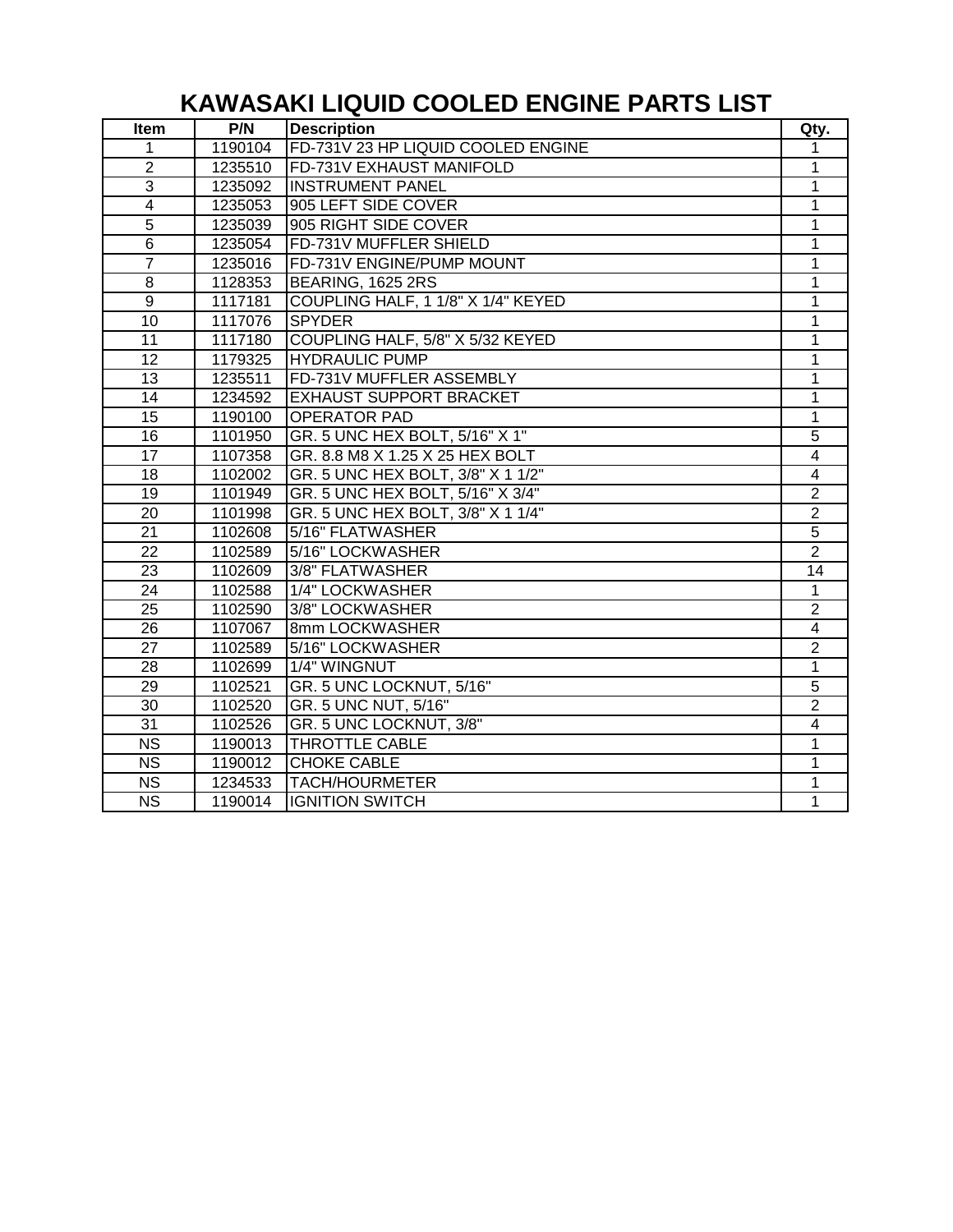